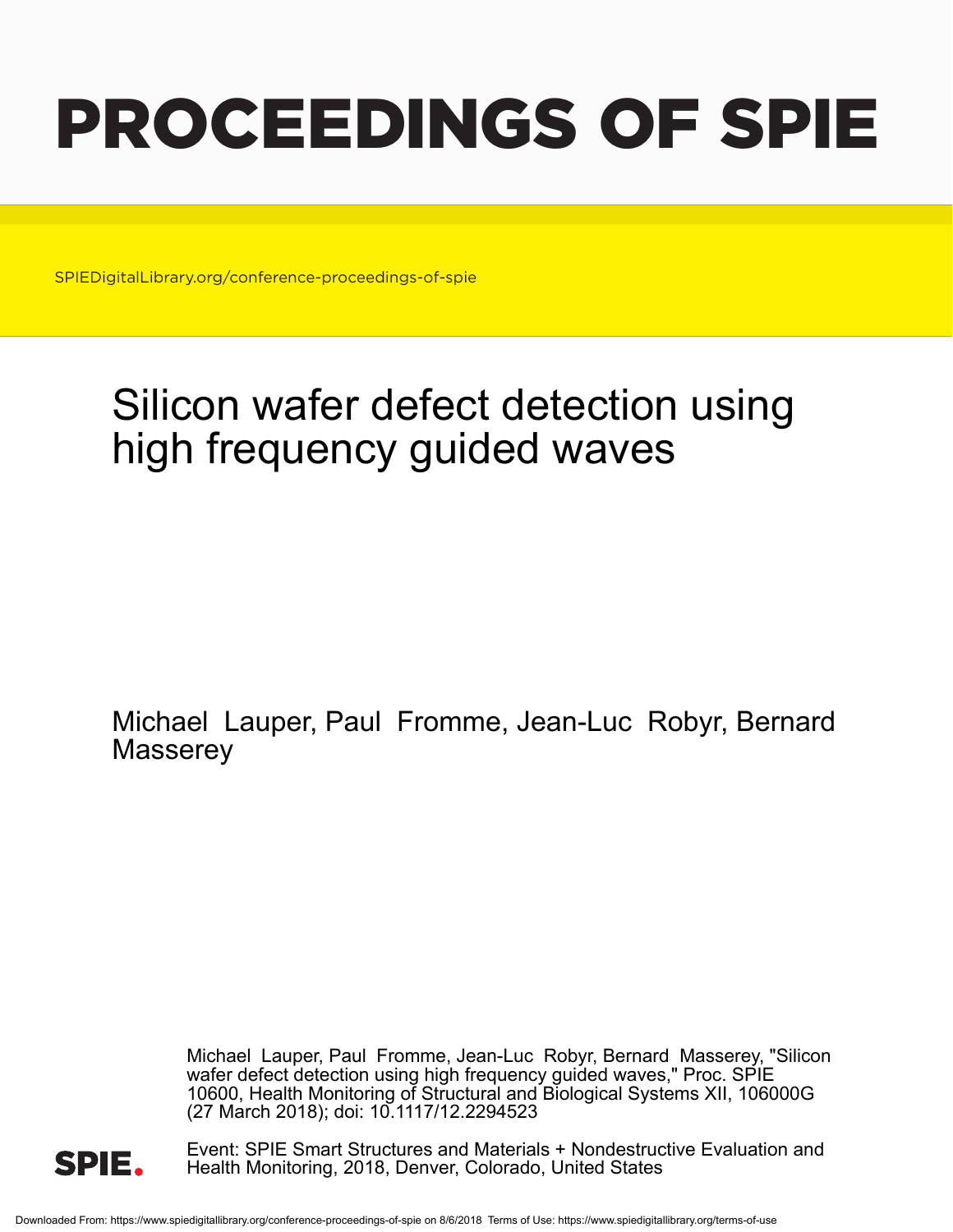### **Silicon Wafer Defect Detection using High Frequency Guided Waves**

Michael Lauper<sup>a)</sup>, Paul Fromme<sup>b</sup>, Jean-Luc Robyr<sup>a)</sup>, and Bernard Masserey<sup>a)</sup>

a) Department of Mechanical Engineering, University of Applied Sciences and Arts, Fribourg, Switzerland

<sup>b)</sup> Department of Mechanical Engineering, University College London, UK

#### **ABSTRACT**

In the photovoltaic industry monocrystalline silicon wafers are employed for the manufacture of solar panels with high conversion efficiency. The cutting process induces micro-cracks on the thin wafer surface. High frequency guided ultrasonic waves are considered for the structural monitoring of the wafers and the nondestructive characterization of the micro-cracks. The material anisotropy of the monocrystalline silicon leads to variations of the wave characteristics depending on the propagation direction relative to the crystal orientation. In non-principal directions of the crystal, wave beam skewing occurs. Selective excitation of the fundamental Lamb wave modes was achieved using a custom-made angle beam transducer and holder to achieve a controlled contact pressure. The out-of-plane component of the guided wave propagation was measured using a noncontact laser interferometer. Artificial defects were introduced in the wafers using a micro indenter with varying loads. The defects were characterized from microscopy images to measure the indent size and combined crack length. The scattering of the  $A_0$  Lamb wave mode was measured experimentally and the characteristics of the scattered wave field were correlated to the defect size. The detection sensitivity is discussed.

**Keywords:** Monitoring, Silicon, Lamb Wave Modes, Scattering

#### **1. INTRODUCTION**

Monocrystalline silicon wafers are employed in the photovoltaic industry for the manufacturing of solar panels with high conversion efficiency. The wafer cutting process induces micro-cracks on the surface of the thin and fragile wafers. The drive to increase conversion efficiency and lower manufacturing costs requires thinner wafers, but in practice the minimum wafer thickness is limited by breakage rates [1]. Non-destructive techniques have been developed and tested for the detection of defects in silicon wafers, employing different methodologies such as electro- and photoluminescence imaging, optical transmission and interferometry, thermography, impact testing, and ultrasonic wave propagation [2, 3]. Guided ultrasonic waves (GUW) [4, 5] with long propagation distances and thus area coverage could be used for in-line monitoring of monocrystalline silicon wafers integrated into the manufacturing process. For a structural health monitoring approach using GUW, the detection and localization of defects has been demonstrated [6, 7]. The detection of hidden damage [8, 9] and fatigue cracks [10-13] using high frequency GUW has been investigated. Employing laser excitation and measurement of the fundamental Lamb wave modes, crack detection in silicon wafers was achieved [14]. The amplitude drop of Lamb waves in a B-scan configuration was measured using air-coupled transducers and used to detect cracks in mono-crystalline and poly-crystalline silicon wafers [15]. For crack-like defects, the scattering pattern (and thus detection sensitivity) of GUW depends on the relative crack orientation [16, 17]. The scattering of the fundamental  $A_0$  mode [18-20] and  $S_0$  mode [21] at different defects in plates was investigated experimentally and using simulations.

For the anisotropic monocrystalline silicon material, the ultrasonic wave propagation is direction dependent. The energy focusing of ultrasonic waves due to anisotropy has been predicted theoretically and measured experimentally [22, 23] to obtain material properties from an inversion of measurement data [24]. The dependence of the zero group velocity, cutoff frequency, and amplitude on the material orientation was measured using a line laser source [25]. The phase slowness

Health Monitoring of Structural and Biological Systems XII, edited by Tribikram Kundu, Proc. of SPIE Vol. 10600, 106000G · © 2018 SPIE · CCC code: 0277-786X/18/\$18 · doi: 10.1117/12.2294523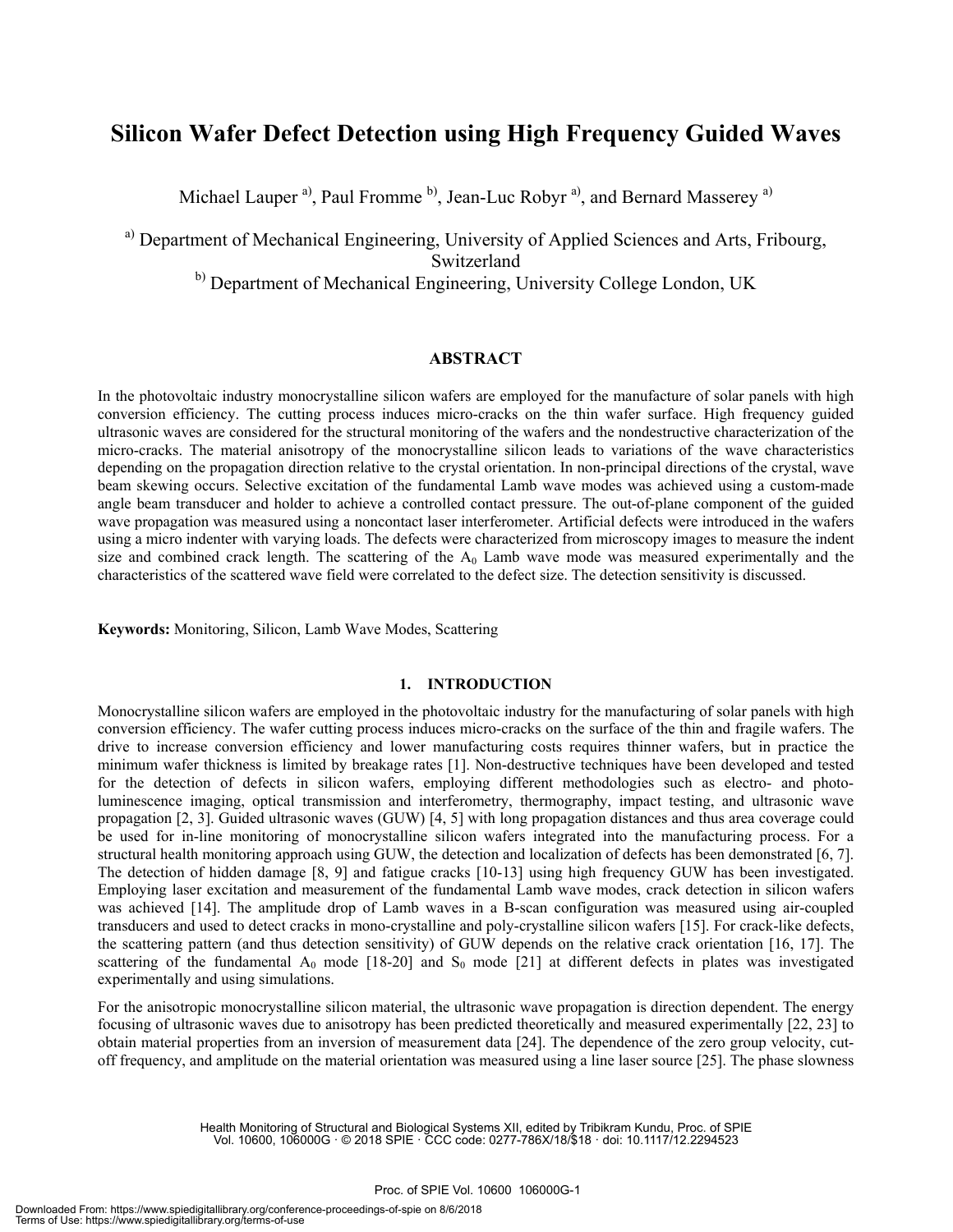and guided wave beam skew of the fundamental Lamb modes  $(A_0$  and  $S_0)$  in a monocrystalline silicon wafer were measured experimentally and compared to theoretical and Finite Element (FE) simulation predictions [26, 27].

The propagation of GUW ( $S_0$  and SH modes) in composite plates and silicon wafers was measured and the variation of arrival time and amplitude with propagation direction quantified [28]. The propagation of GUW in anisotropic, composite plates has been widely studied [29], e.g. the concentration of energy along the stiffer fiber directions [30], the modal focusing [31], and scattering at defects [32].

In this contribution, the scattering of the fundamental  $A_0$  guided wave mode at defects in thin monocrystalline silicon wafers was investigated experimentally. The micro-defects were created using an indenter with different forces and measured using a microscope. The scattered GUW field (5 MHz center frequency) was measured using a non-contact laser interferometer and analyzed.

#### **2. EXPERIMENTS**

Measurements were conducted using single crystal silicon wafers with (100) crystallographic orientation. The P-type silicon specimens were boron doped and had a diameter of 100 mm (4 inch) and nominal thickness of 380 µm. Nominal cubic symmetric stiffness constants (C<sub>11</sub> = 165.70 GPa, C<sub>12</sub> = 63.90 GPa, C<sub>44</sub> =79.56 GPa) were used in Disperse [33] to predict the dispersion diagram and phase slowness curves. Previously, good agreement of measured phase velocities with the theoretical predictions was found [27], showing a variation of the velocities of the fundamental  $A_0$  mode by about 3% between the principal crystal orientations with the highest <110> and lowest <100> stiffness. Due to the anisotropy, a small wave skew of less than  $4^\circ$  was found for the  $A_0$  mode in non-principal crystal directions with good agreements of experiments, FE simulations, and theoretical predictions [26].

The guided waves were generated using a 5MHz angle beam transducer consisting of a commercial piezoelectric transducer and a custom-made Nylon wedge. The wedge had an angle of 41°, specially adapted to selectively excite the  $A_0$  wave Lamb mode at 1.9 MHz mm (wavelength of approximately 0.8 mm). A transducer holder was designed to control the position, orientation and contact force of the angle beam transducer (Fig. 1). A second holder controlled the orientation and position of the silicon wafer, allowing different positions of the excitation location on the silicon wafer (Fig. 2).



Fig. 1: Design drawing of transducer holder: piston chamber (1), wedge (2), conical screws (3), control force screw (5), compression spring (6), guiding axis (7), piston (8).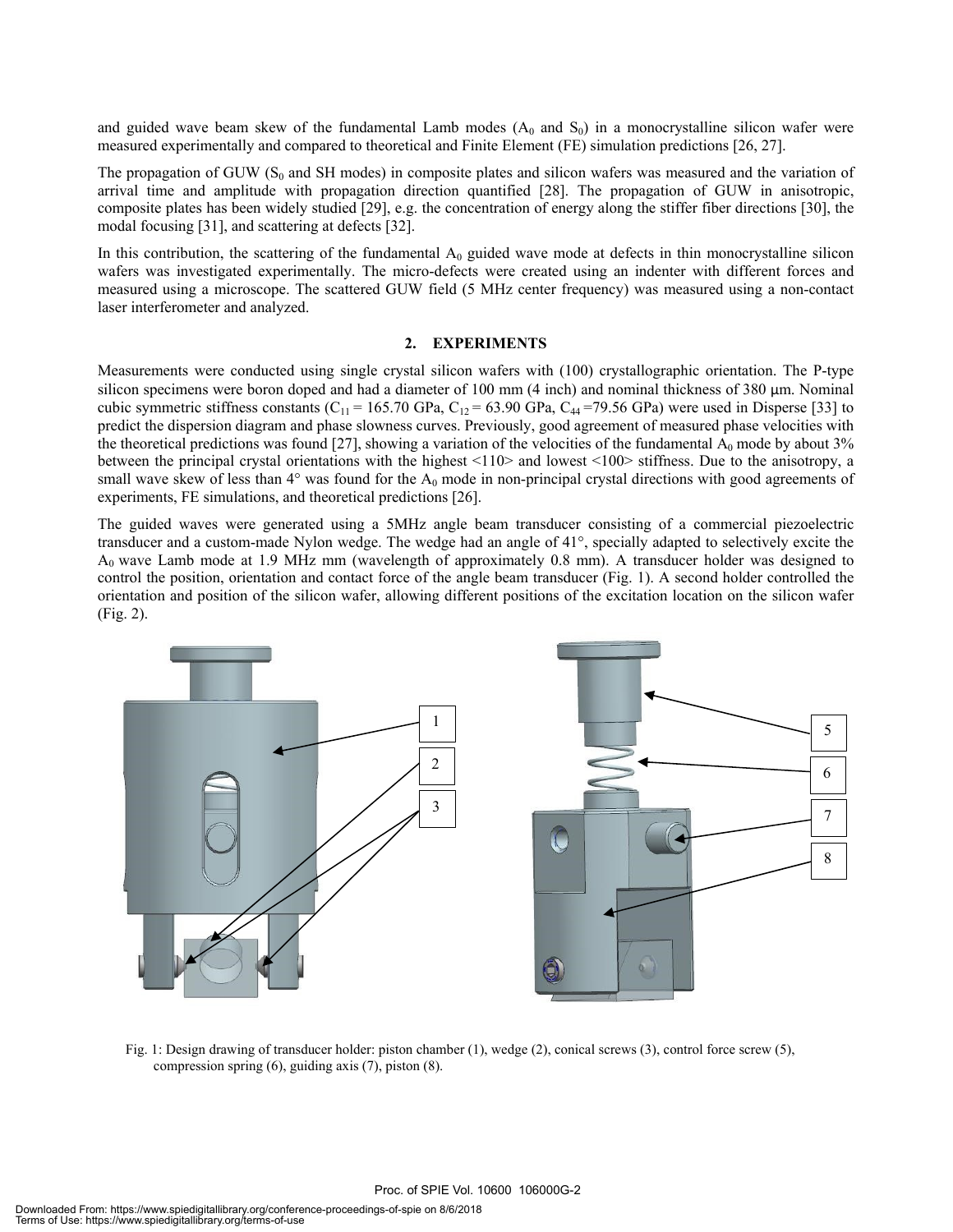

Fig. 2: Experimental setup with wafer and transducer holder.

The excitation signal was created using an arbitrary function generator as a toneburst with 5 MHz center frequency and 12 cycles in a Hanning window. The excitation signal was amplified and applied to the wedge transducer. Measurements were performed using a non-contact laser interferometer, moved parallel to the wafer surface using a scanning rig. The measured signal was band pass filtered (2 to 7 MHz) and averaged (40 averages) using a digital storage oscilloscope for each measurement point. The wedge transducer was oriented to excite the  $A_0$  mode with a wave propagation in the principal <110> direction with the highest stiffness. Scan measurements were performed over a 2D area with a step size of 20 μm in both directions. The measurements were evaluated by applying Fast Fourier Transform (FFT) to the time gated signal at every measurement point. The amplitude values at the excitation frequency were extracted and a residual subtraction performed to isolate the scattered field around defects.

#### **3. CLUSTERED MICRO-DEFECTS**

A monocrystalline silicon wafer was printed with a reference grid as shown in Fig. 3 to allow for the localization of multiple defects. Defects were generated using a Vickers hardness testing machine by making a small indent with a controlled force. This generated micro-cracks from the corners of the indent along the  $\leq 110$  directions of the silicon crystal. The defects were clustered at two locations of the wafer. 9 defects were generated at grid node B3 in a 3 x 3 pattern with a spacing of approximately 300 μm in both directions. 16 defects were clustered at grid node J8 in a 4 x 4 pattern with the same spacing. The force of the indent was varied from 1.5 N to 3.5 N in 0.5 N increments, with multiple indents with the same force. Especially for the higher forces this led to unintended chipping of the brittle silicon next to the indent as shown in the optical microscopy image in Fig. 4a.



Fig. 3: Wafer with reference grid specifying location of defects (indent and micro-cracks): increment 300 μm in x- and ydirection between indents, clustered as 3 x 3 (grid node B3) and 4 x 4 (grid node J8), force varied from 1.5 N to 3.5 N in 0.5 N increments.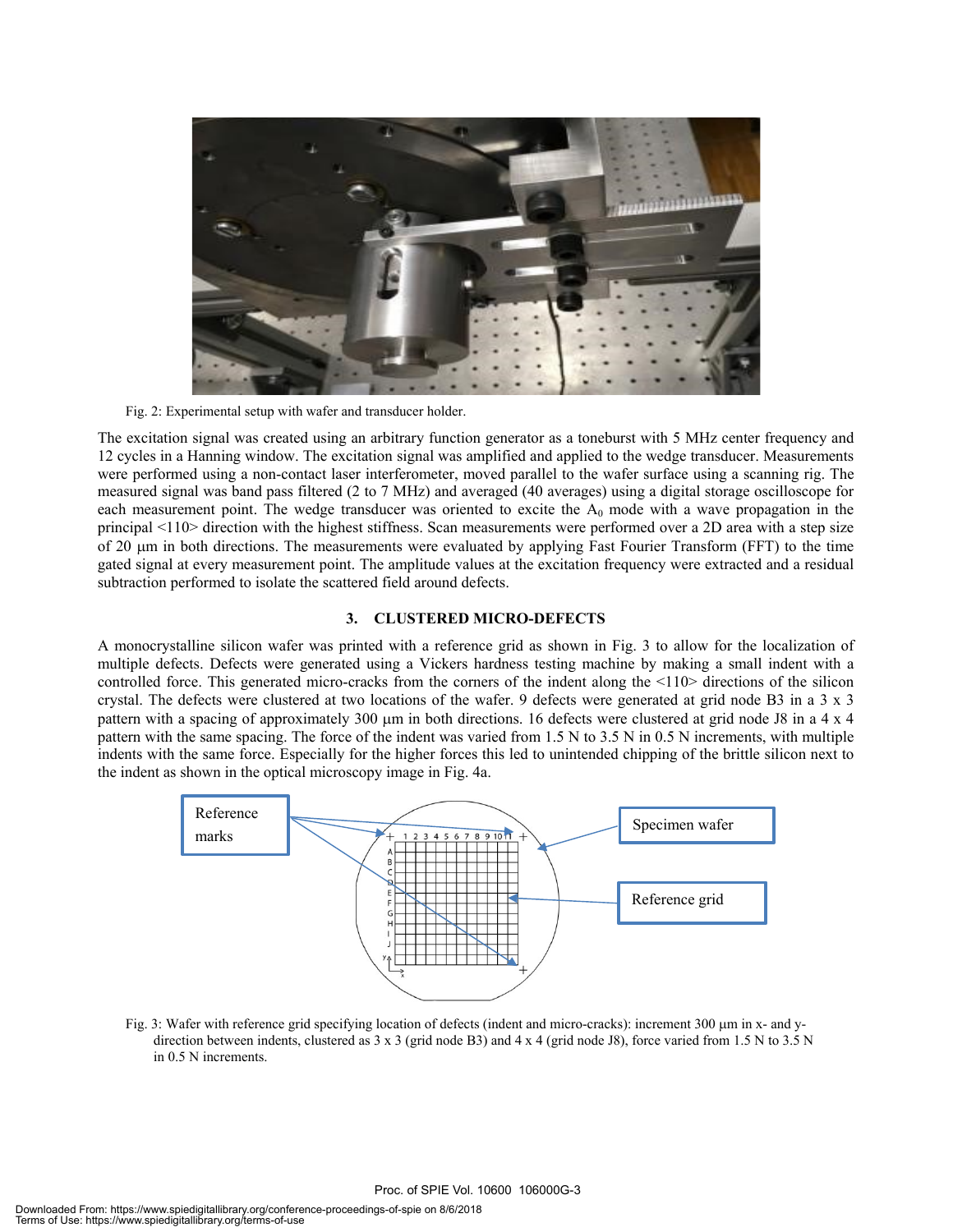

Fig. 4: Microscopy image of defects: (a) indent with chipping; (b) indent (2 N force) with measurement of diagonals; (c) measurement micro-cracks from indent corners along <110> crystallographic directions.

For all of the generated defects, the diagonal size of the indent and the four micro-cracks emanating from the corners were measured using an optical microscope. A typical image of one defect is shown in Fig. 4b/c with the measured lengths superimposed on the microscopy image. The size of the indents and overall defect length (length of 2 cracks and indent diagonal) was recorded and is shown in Fig. 5. Figure 5 shows the respective lengths in the horizontal and vertical directions and the linear fit for indent and overall size. For indent forces up to 2.5 N, limited variation of the defect size and an increase with indent force can be observed. For the largest force of 3.5 N an increased variation of the overall defect length can be observed. This is likely due to the observed chipping of the wafer at this higher force.



Fig. 5: Indent size and overall defect length (indent and micro-cracks length) for variation of indent force; horizontal and vertical length and linear fit for indent and overall length.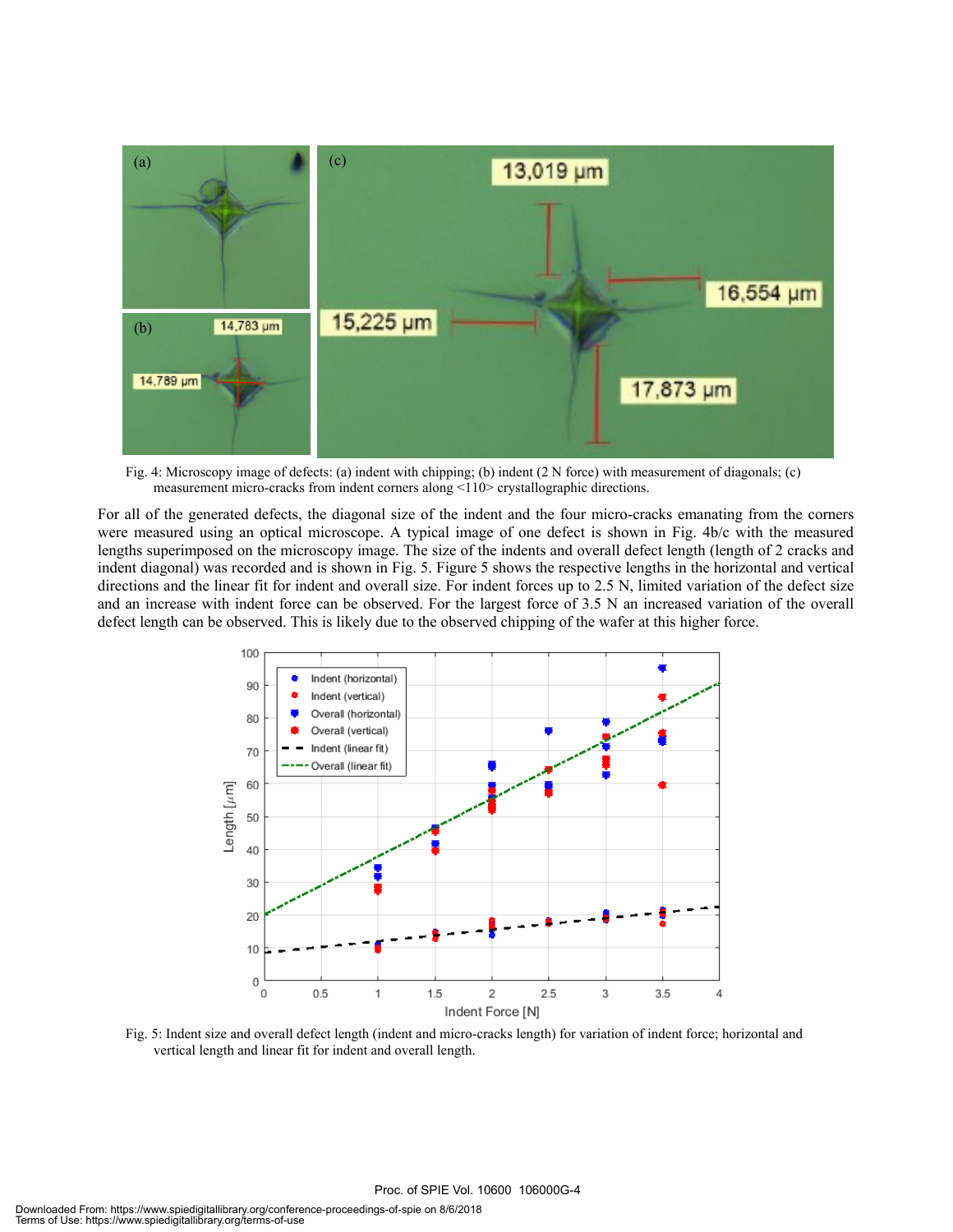

Fig. 6: Amplitude of guided wave scattered field  $(A_0 \text{ mode}, 5 \text{ MHz})$  center frequency) around clustered defects (indents and micro-cracks); indent force 1 N ( $x = 0.2$  mm), 1.5 N ( $x = 0.5$  mm), 2 N ( $x = 0.8$  mm): (a) measured amplitude (FFT); (b) amplitude after removal of residual.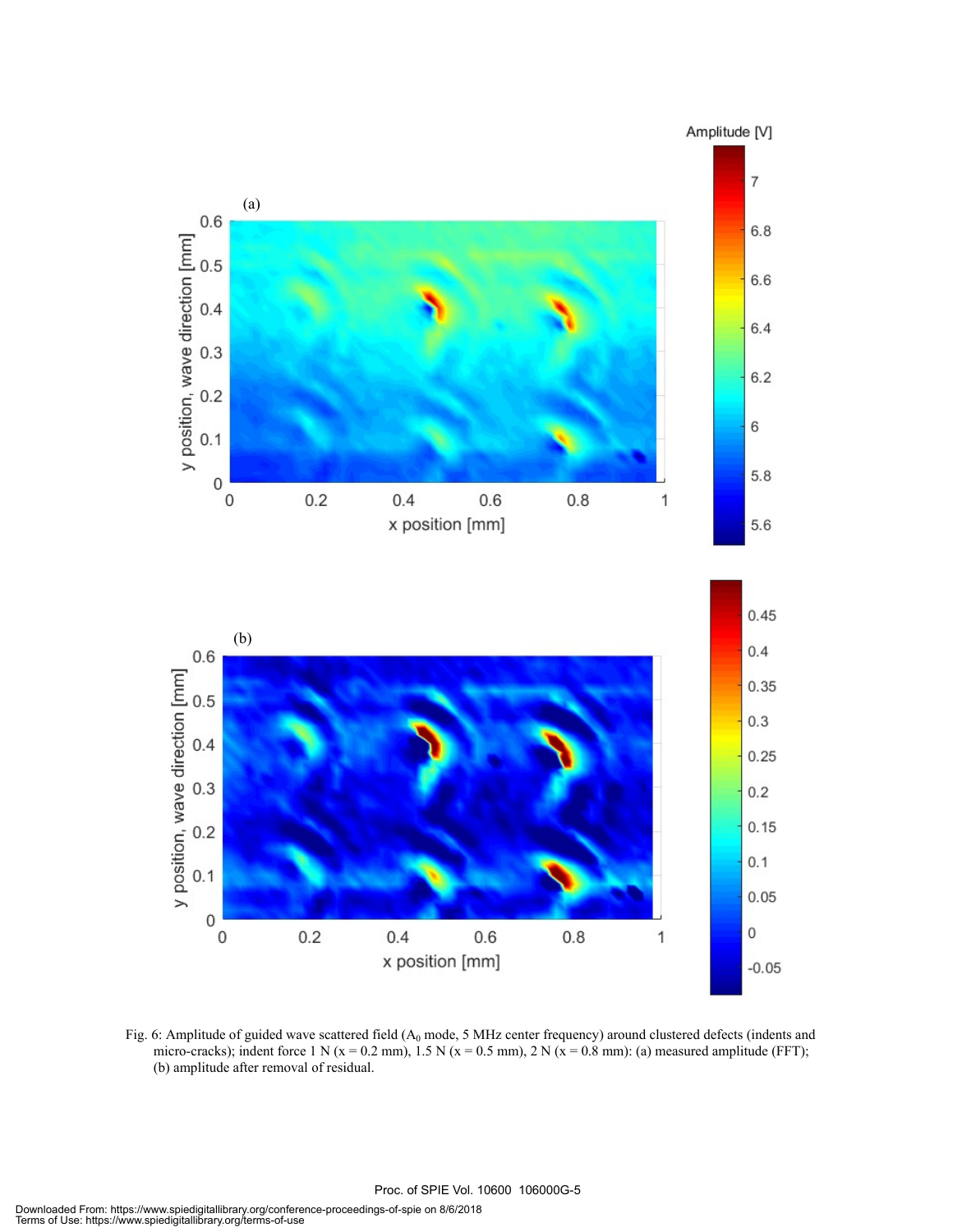

Fig. 7: Amplitude of guided wave scattered field  $(A_0 \text{ mode}, 5 \text{ MHz})$  center frequency) around clustered defects (indents and micro-cracks); indent force 3.5 N (x = 0.2 mm), 3 N (x = 0.5 mm), 2.5 N (x = 0.8 mm), 2 N (x = 1.1 mm): (a) measured amplitude (FFT); (b) amplitude after removal of residual.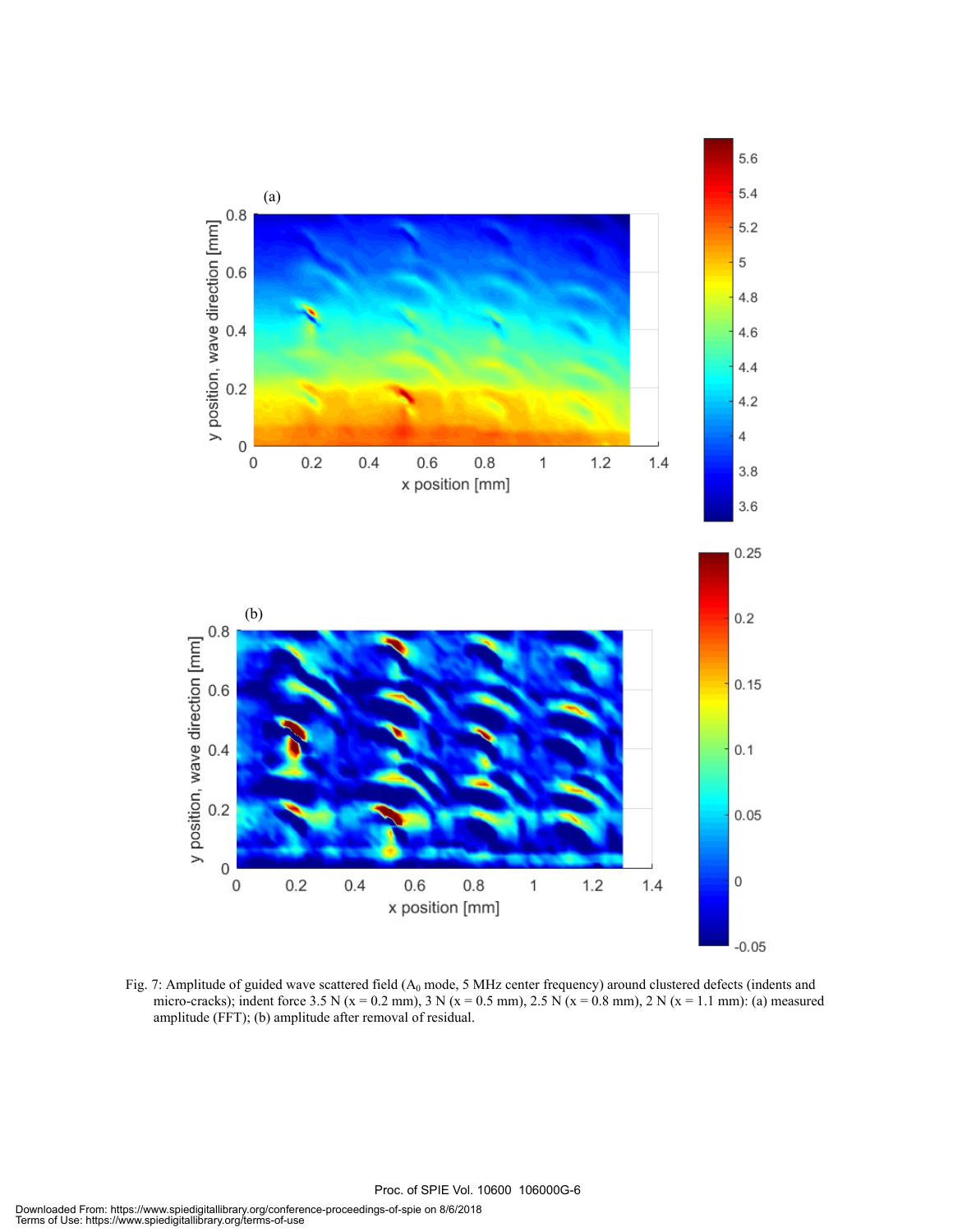#### **4. GUW SCATTERED FIELD**

The scattered guided ultrasonic wave field around the clustered defects was measured as described above on a 2D grid with a spacing of 20 μm in both directions. For each measurement point, the amplitude at the center frequency of 5 MHz was extracted using FFT and is shown color-coded in Figs. 6a and 7a for an incident wave direction from the top. Scattering at the individual defects, but also an overall variation of the amplitude due to the incident guided wave beam can be observed. Using Matlab, a residual subtraction of the incident wave field was performed to isolate the variations in amplitude around the defects, shown in Figs. 6b and 7b. In Fig. 6b, the scattering at the 6 individual defects (consisting of indent and 4 micro-cracks) in the measurement area can be seen, with defects spaced approximately 0.3 mm apart. The maximum amplitude of the scattered field increase in general with indent force and thus overall defect size from the defects at 0.2 mm (x position) with indent force 1 N to the defects at 0.8 mm with indent force 2 N. It should be noted that the scattered amplitude field is not symmetric to the incident wave direction (propagation along y axis), but appears to have an orientation of approximately 45 degrees. More detailed investigation should ascertain whether this effect is repeatable and due to the defect configuration or related to the anisotropy. Fig. 7b shows the scattered amplitude field around the clustered defects with larger indent force ranging from 2 to 3.5 N. Again a general correlation of the scattered amplitude with indent force and thus overall defect size can be seen, but more variation of the scattered amplitude field around individual defects was observed. For the larger indent force, increased chipping of the silicon wafer next to the indent occurred, which has an effect on the guided wave scattering and should be investigated further.

#### **5. CONCLUSIONS**

The scattering of guided waves at defects in monocrystalline silicon wafers was studied experimentally. The fundamental A0 Lamb wave mode was excited selectively at a center frequency of 5 MHz using a contact wedge transducer. The scattered field around clustered defects was measured using a non-contact laser interferometer. Defects were generated using a Vickers hardness testing machine, which generated an indent and localized micro-cracks in the silicon wafer. The defect size was quantified from microscopy images and overall showed a good correlation with indent force. For larger indent forces, chipping of the silicon wafer and increased variation of the overall damage size was observed. The scattered wave field showed scattering at all measured defects, including the smallest defects with an overall extent of less than 40 μm (wavelength to defect size of approximately 20). A correlation of scattered wave field amplitude with indent force and thus defect size was observed, but more quantification will be required. In principle, the sensitivity of guided ultrasonic waves for small surface defects in silicon wafers was demonstrated, setting the basis for further research to enable the monitoring of the wafers during the manufacturing process.

#### **REFERENCES**

- [1] Luque, A. and Hegedus, S., [Handbook of Photovoltaic Science and Engineering], Wiley, New York (2011).<br>[2] Abdelhamid M. Singh R. and Omar M. "Review of microcrack detection techniques for silicon solar cells
- Abdelhamid, M., Singh, R. and Omar, M., "Review of microcrack detection techniques for silicon solar cells," IEEE J. Photovoltaics 4, 514-524 (2014).
- [3] Israil, M., Ghani, A. and Kerm, Y., "Non-destructive microcracks detection techniques in silicon solar cell," Phys. Sci. Int. J. 4, 1073-1087 (2014).
- [4] Rose, J.L., "Standing on the shoulders of giants: An example of guided wave inspection," Mat. Eval. 60, 53-59 (2002).
- [5] Fromme, P., "Monitoring of plate structures using guided ultrasonic waves," AIP Conf. Proc. 975, 78-85 (2008).<br>[6] Fromma B. "Health monitoring of plate structures using quided waves." Proc. SPIE 6935, 69350W (2008).
- <sup>[6]</sup> Fromme, P., "Health monitoring of plate structures using guided waves," Proc. SPIE 6935, 69350W (2008).<br><sup>[7]</sup> Hall J.S., Fromme, P. and Michaels, J.E. "Guided wave damage characterization via minimum variance
- [7] Hall, J.S., Fromme, P. and Michaels, J.E., "Guided wave damage characterization via minimum variance imaging with a distributed array of ultrasonic sensors," J. Nondestruct. Eval. 33, 299-308 (2014).
- [8] Masserey, B., Raemy, C. and Fromme, P., "High-frequency guided ultrasonic waves for hidden defect detection in multi-layered aircraft structures," Ultrasonics 54, 1720-1728 (2014).
- [9] Chan, H., Masserey B. and Fromme, P., "High frequency guided ultrasonic waves for hidden fatigue crack growth monitoring in multi-layer model aerospace structures," Smart Mater. Struct. 24, 025037 (2015).
- [10] Masserey, B. and Fromme, P., "Analysis of high frequency guided wave scattering at a fastener hole with a view to fatigue crack detection," Ultrasonics 76, 78-86 (2017).